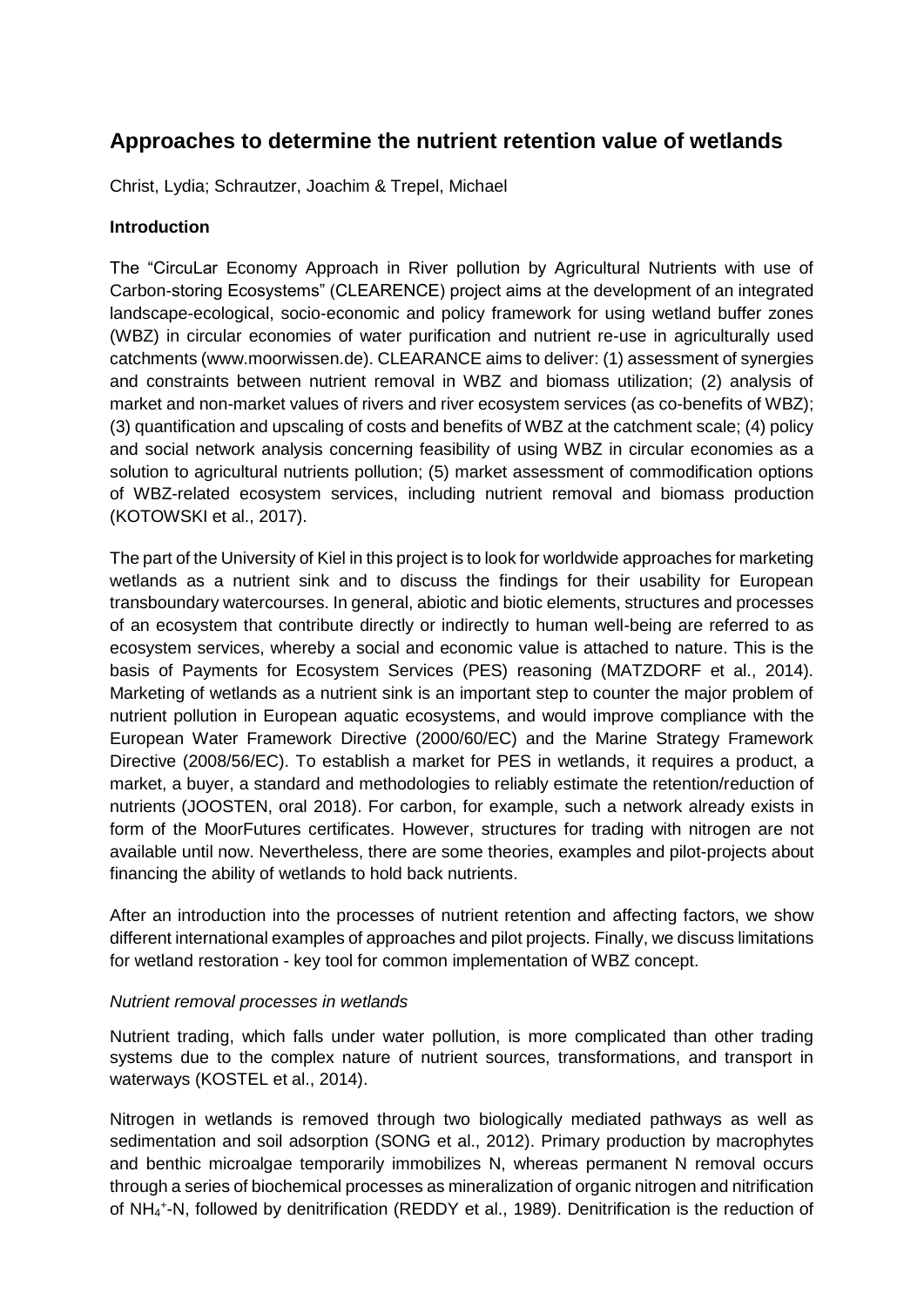inorganic oxides (NO<sub>3</sub> and NO<sub>2</sub>) to gaseous end products (N<sub>2</sub>O and N<sub>2</sub>), carried out by facultative anaerobic heterotrophic bacteria, by using the inorganic oxides as an electron acceptor for anaerobic respiration to generate energy (POE et al., 2003; LU et al., 2009). Nitrate immobilised by plants or microbes can be rereleased to soil following death and decomposition of these organisms, its removal from the system only occurs if the vegetation is harvested as part of the management of the system (HANSON et al., 1994; VERHOEVER et al., 2006).

This variety of physicochemical and biological processes can be influenced through numerous environmental factors (LEE et al., 2009, SONG et al., 2012). Those include water temperature and pH, hydraulic residence time (HRT), oxygen availability, nitrogen concentration, organic carbon supply, type and density of vegetation, water levels, the characteristics of microbial communities, climate, the distribution of wastewater and influent characteristics, wetland bathymetry, sediment, soil type and texture and the topography of the valley (HANSON et al., 1994; CLEMENT et al., 2002; POE et al., 2003; LEE et al., 2009; LU et al., 2009; SONG et al., 2012; DZAKPASU et al., 2012). These parameters are often related to denitrification rates and vary spatially and temporally depending on changes in and interaction of these environmental conditions (CLEMENT et al., 2002; LEE et al., 2009; SONG et al., 2012).

Seasonal changes influence the denitrification, because the temperature influences the growth of plants, microbial activity and oxygen diffusing rates in wetlands. Biological nitrogen removal is most efficient at 20-25°C (LEE et al., 2009). Denitrification slow down below 15°C and above 30°C and almost ceases below 5°C. Therefore, the overall nitrate removal rate is significantly higher in summer than in winter (POE et al., 2003; LU et al., 2009; SONG et al., 2012; DZAKPASU et al., 2012). Nitrogen removal efficiency varies greatly with flow conditions and residence time. An 8-day HRT with a pH between 6.5 and 8.5 leads to optimal denitrification (LEE et al., 2009). Biofilm improve the denitrification rates because periphytic algae provide a desirable carbon source for denitrifiers. Under nutrient-rich conditions, well-developed periphytic biofilm show an increase of denitrification from 20% to more than 50% in summer and from 10% to 30% in winter (LEE et al., 2009; LU et al., 2009). Common macrophytes in wetlands are reed (*Phragmites australis*), cattail (*Typha* spec.) and bulrush (*Scirpus* spec.). The rhizosphere of these macrophytes provides surface areas for the most energetic reaction zone. It facilitates various physical and biochemical processes caused by the relationship of plants, microbial communities, soil and contaminants (LEE et al., 2009).Wetland systems with vegetation typically remove greater amounts of total nitrogen than non-vegetated systems (LU et al., 2009).

To achieve quantitative predictions of the nitrogen retention ability of riparian peatlands despite these adverse circumstances, WETTRANS, a matrix model connecting flow paths and nitrogen transformation was developed with a quasi-stationary mass balance approach (TREPEL & KLUGE, 2004).

To quantify N and P losses from diffuse sources such as field runoffs the EUROHARP Toolbox combines nine contemporary quantification tools (QTs). It provides end-users with guidance for choosing the appropriate quantification tools that will satisfy existing European requirements on harmonisation and transparency for quantifying diffuse nutrient loss (BORGVANG et al., 2003; KRONVANG et al., 2009).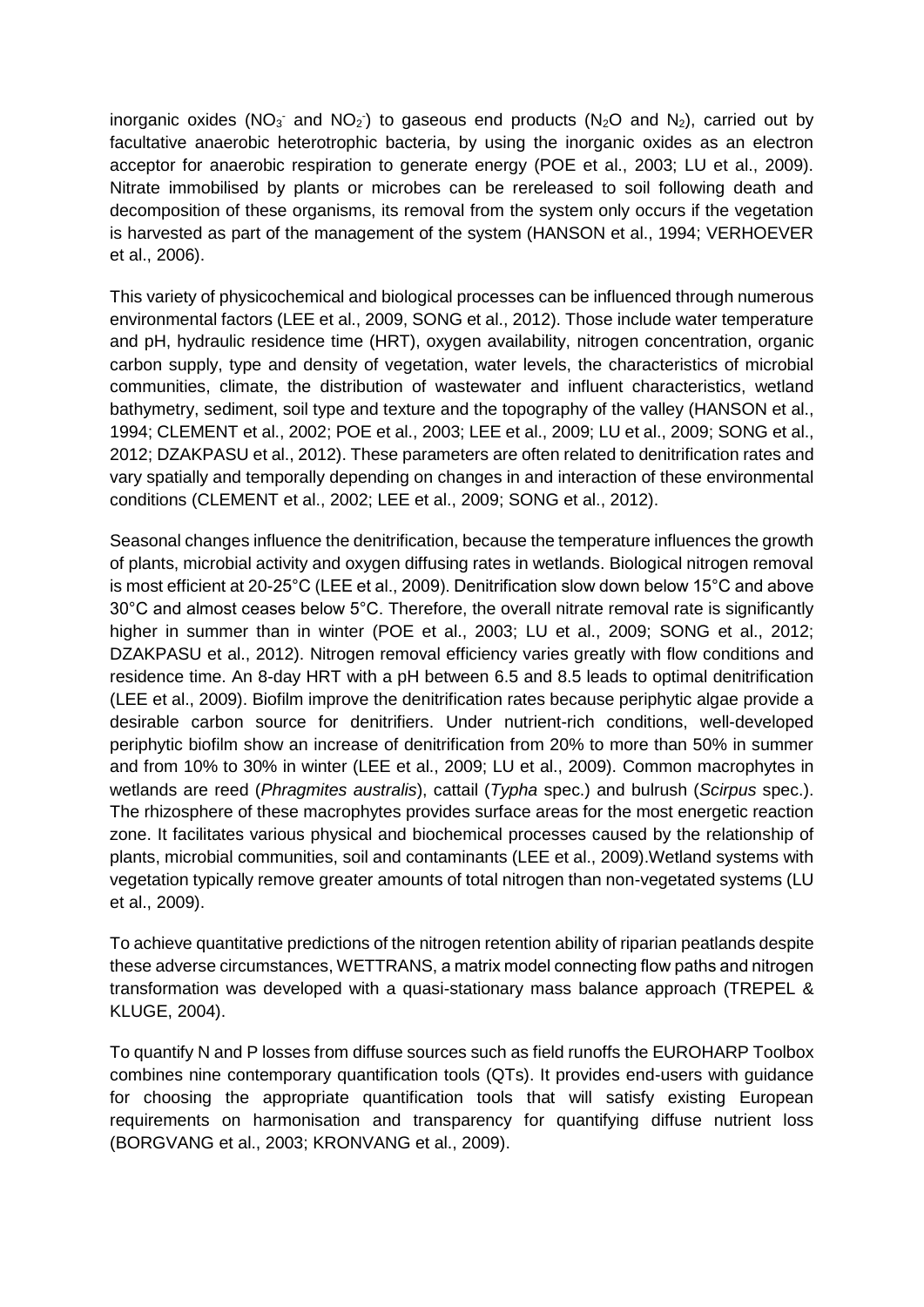# **Methods**

### *Water pollution credit trading theory*

Pollution credit trading is a market-based regulatory compliance alternative to traditional command-and-control (CAC) regulations. The market-based approach can achieve the same aggregate level of pollution control as a CAC program, but permits dischargers to share the pollution control burden more efficiently. For water quality, pollution credit trading, allocates reductions in pollutant loadings across point and nonpoint sources in a watershed using a least-cost criterion. Allowing point sources with high abatement costs to trade pollution credits with nonpoint sources that have lower costs may reduce that total abatement costs of water quality improvement. Point-nonpoint-source trading gives publicly owned treatment works and industrial point sources an option of bringing agricultural and urban nonpoint sources under control instead of requiring more controls at point sources (HOAG & HUGHES-POPP, 1997).

Six guidance factors that influence the success of a marketable permit-trading program for water quality (HOAG & HUGHES-POPP, 1997):

- 1. Transaction costs Low transaction costs increase the trade potential. Transaction costs can be reduces by specialization and agreements between polluters and the government.
- 2. Number and relative discharge of participants Allowing point-point- and pointnonpoint-source trading increases the potential trade benefits. However, too many or too few participants can make trading difficult and costly.
- 3. Abatement costs Participants gain when marginal abatement costs differ between traders. Trading costs are minimized when marginal control costs equalize across all dischargers.
- 4. Enforcement costs- When neither maximum emissions nor cost parameters are identical across firms, enforcement costs may be higher for a trading program compared with a CAC program.
- 5. Trading ratio Uncertainty about pollution abatement, particularly for nonpoint polluters, leads to safety factors for trading, which increases the marginal costs of trades and decreases trading potential.
- 6. Loading limits Loading levels must exceed regulation limits to stimulate trading.

In essence, a regulator sets a ceiling on the amount of pollution allowed for a whole group of polluters within a "bubble" and issues permits to individual polluters within that bubble for their share of the total amount. Polluters can then buy or sell pollution discharge allocations so that those who can clean up cheaply can do so and then make money by selling spare pollution credits to those for whom cleaning up would be more expensive (JACOBSEN et al., 1994).

Numerous types of markets exist for ecosystem services and no one type of market is best in all situations. WOODWARD and KAISER (2002) identify four types of markets for water quality trading: exchanges, bilateral negotiations, clearinghouses, and sole-source offset.

### *Exchanges*

Exchanges are the most traditional and easily recognized markets for trading goods or services. Exchanges provide a meeting place for buyers and sellers to exchange a well-defined commodity at a price determined by supply and demand. Exchanges provide clear prices and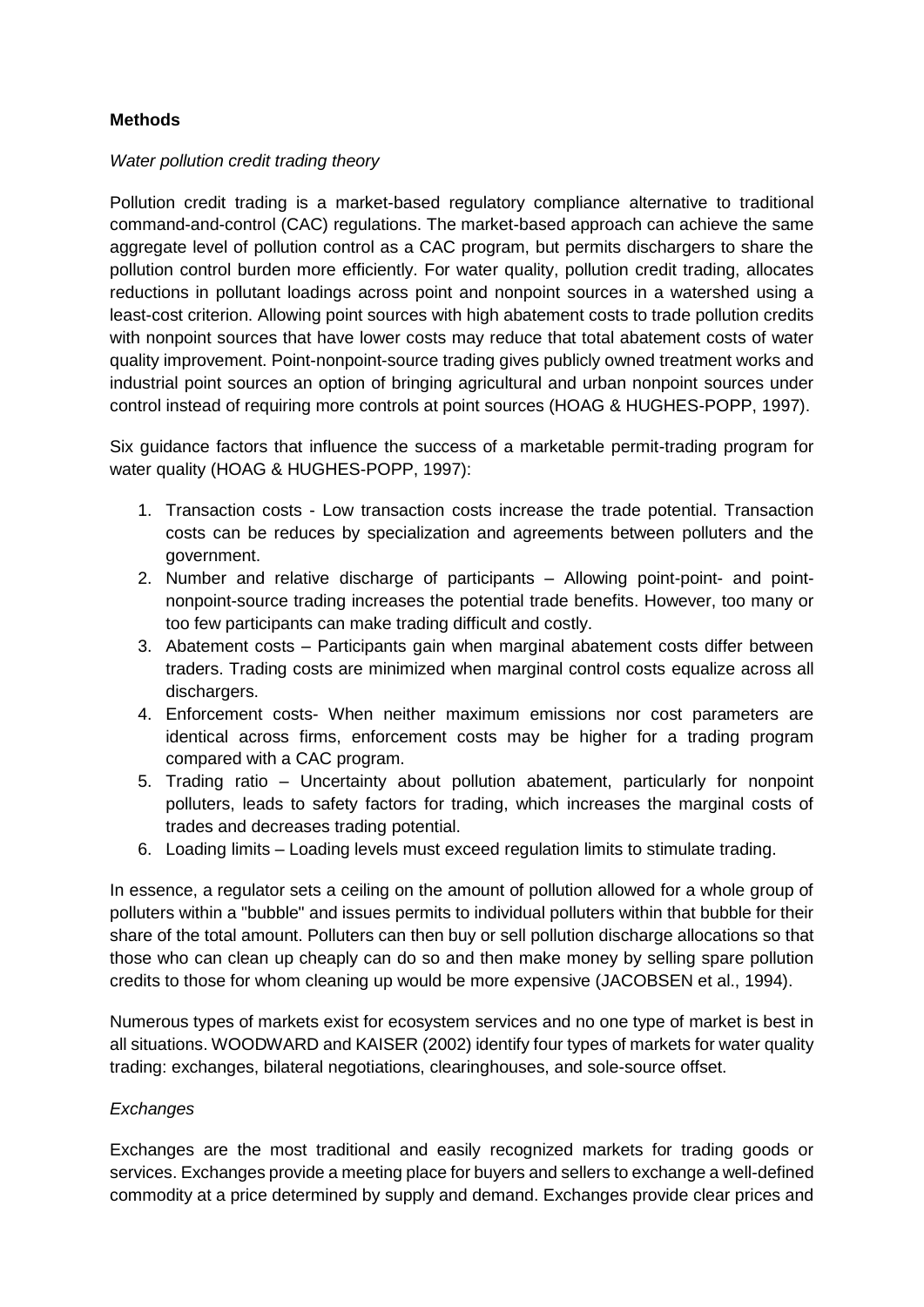thus clear incentives to participants and involve the lowest transaction costs of any market structure (WOODWARD and KAISER 2002). However, a key requirement for exchanges is that the commodity being exchanged be uniform and well defined; this is a serious drawback for water quality trading (KOSTEL et al., 2014).

## *Bilateral negotiations*

Bilateral negotiations arise when a commodity to be traded has little uniformity. Buyers and sellers must clearly communicate the nature of the commodity and its price, as in a conventional market for used cars, which has greater uncertainty about the commodity than the new car market. Unfortunately, these negotiations generate high transaction costs. Because of the lack of uniformity in nutrient credits, WOODWARD and KAISER (2002) expect bilateral negotiations to be common in nutrient credit trading, despite their high transaction costs.

The Nutrient Farming project in the USA tries to establish a bilateral negotiated market (HEY, 2008; KOSTEL et al., 2014) see below.

## *Clearinghouses*

A Clearinghouse is a market structure in which an intermediary breaks the link between the generator of abatement credits and the user of those credits. The state or some other entity pays for pollution reductions and then sells credits at a fixed price to polluters needing to exceed their allowable loads. A clearinghouse differs from a broker in a bilateral market in that clearinghouses eliminate all contractual or regulatory links between sellers and buyers so that parties interact only with the intermediary.

The PS/NPS trading program in the Tar-Pamlico Basin is a good example of a Water Quality (WQ) clearinghouse (WOODWARD and KAISER (2002) see below.

### *Sole-Source Offsets*

Sole-source offsets are simply an action by a polluter to offset emissions by providing or purchasing an offset taking place elsewhere, in the absence of a defined water quality market. Sole-source offsets may have high transaction costs (as the buyer must effectively create their own trade); however, if the project is a true "win-win" situation, transaction costs may be low relative to the gains from trade. Oversight costs to government regulators are likely to be lower than in more formal markets due to the limited number of "trades" taking place (WOODWARD and KAISER (2002).

An example of Sole-Source Offsets are the German compensation agencies, which offer compensation measures with the help of Ökokonten (eco-accounts). Well-established method of compensation is the carbon trading with MoorFutures [\(www.ausgleichsagentur.de\)](http://www.ausgleichsagentur.de/) see below.

# **Results**

# *Nutrient Farming (USA)*

The Wetlands Initiative's (TWIs) alternative trading strategy of nutrient farming will use wetlands to remove nutrients. Rather than growing corn and soybeans, a nutrient farmer will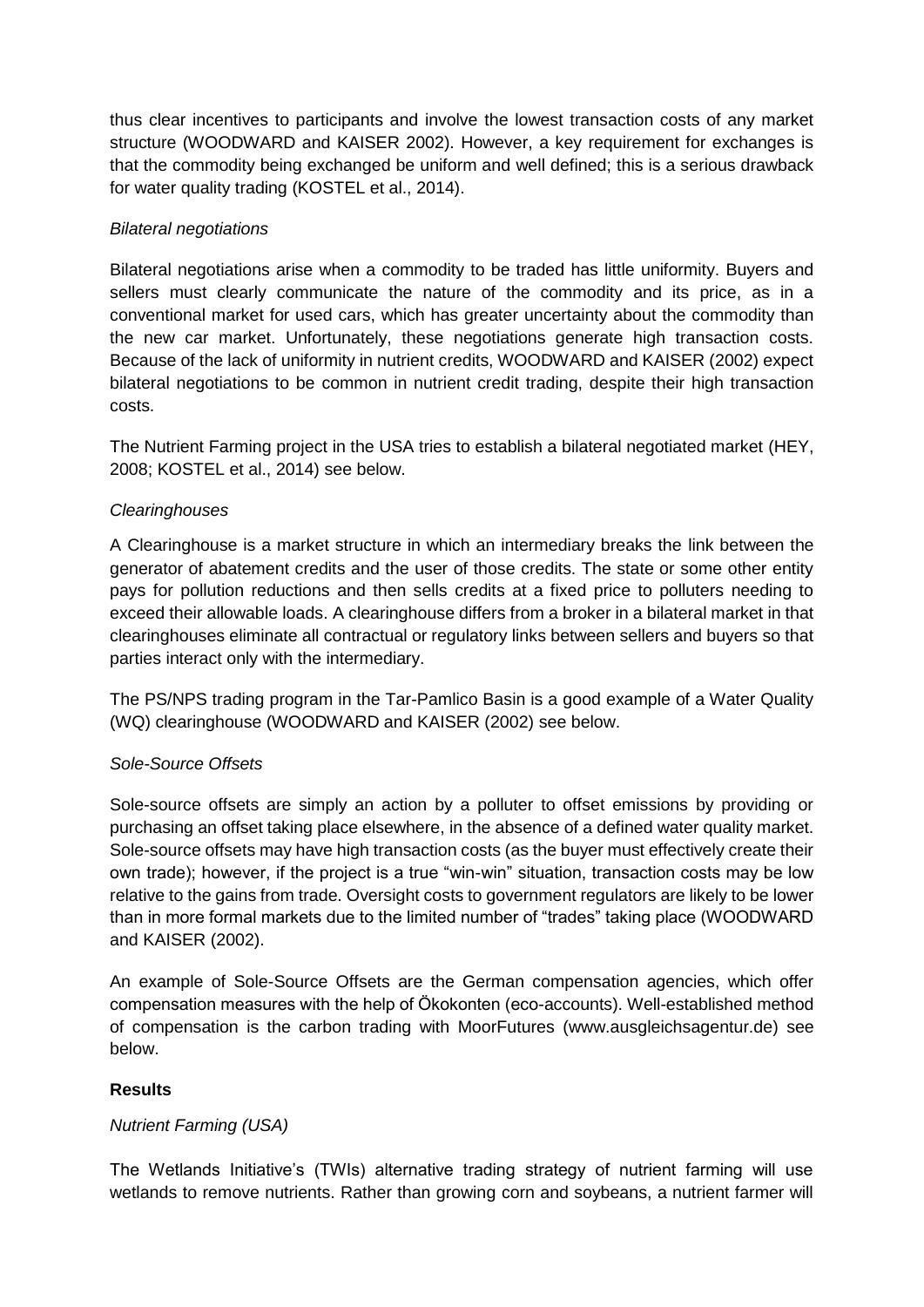"grow" wetlands. The "harvest" is the excess nitrogen and phosphorus removed from the incoming surface water and carbon dioxide, which is removed from the atmosphere. The farmer can manage the land to optimize the natural wetland processes that sequester or remove phosphorus, nitrogen and carbon. Unlike BMP strategies, nutrient reduction credits can be verified because nitrogen and phosphorus concentrations can be measured at the intake and outfall of the nutrient farm. Landowners then sell nutrient reduction credits, either through an open market or long-term contracts, to other crop or livestock farmers, municipalities or industries that release excess nutrients to surface waters and cannot cost effectively remove these nutrients themselves (HEY, 2008; KOSTEL et al., 2014).

Over 2009–2012, TWI and several partners conducted a research study to assess whether such a market would be environmentally and economically feasible in the Big Bureau Creek Watershed, a sub-watershed of the Lower Illinois-Lake Senachwine watershed. This work was supported by an U.S. Environmental Protection Agency Targeted Watershed Grant (www.wetlands-initiative.org/nutrient-credit-trading/). Based on a cost comparison analysis performed between conventional biological nutrient removal at wastewater treatment facilities and treatment wetlands, nutrient farms can cost effectively remove nitrogen to proposed nutrient criteria. For example, the annual cost for a sanitary district located in the upper Illinois River watershed to construct and implement biological nutrient removal control to meet nutrient criteria of 2.18 mg/l TN and 0.5 mg/l TP would be US\$ 211 million. The annual cost of restoring and operating 130,000ha of nutrient farm wetland, which is the area required to remove the sanitary district´s monthly demand, is US\$ 103 million or 51% less than advanced wastewater treatment costs (HEY et al., 2005b).

Since the performance of treatment wetlands is seasonally dependent, the nutrient farms have to be designed to meet the monthly demand of industrial and/or municipal discharges. Therefore, during certain times of the year, such as the summer and fall, there is an excess capacity to remove nutrients in the wetlands and the nutrient farms could generate surplus credits. Thus, the 130,000 ha of treatment wetlands would remove a surplus of 26,100 Mt of nitrogen and 2000 Mt phosphorus with a total value of approximately US\$ 56.3 million. If secondary markets for these excess nutrient credits could be developed, then the savings could reach as high as 60-70% of the cost of conventional biological nutrient removal (HEY et al., 2005a; HEY et al., 2005b).

The nitrogen market would need to be locally based. Dischargers of nitrogen would likely have to buy credits from sellers downstream of their discharge point. In this way, elevated concentrations of nitrogen in the river system would be minimized. In cases where the nutrient farm is located at a distance from the point of nutrient discharge, regulatory agencies will need to identify stream reaches where nutrient transport will be allowed as a designation use (HEY et al., 2005b).

Such a market system, adapted for local conditions, could drive nutrient runoff reduction in similar agricultural watersheds throughout the Midwest (www.wetlands-initiative.org/nutrientcredit-trading/).

However, until large-scale nutrient farms are in existence and operating experience is gained, there will be reluctance to use this technology. Pilot projects, in various ecoregions, are necessary to establish optimal design and operating procedures and to demonstrate the economic efficiency of treatment wetlands (HEY et al., 2005a). Statewide numeric nutrient standards limiting nitrogen and phosphorus from point sources like municipal facilities are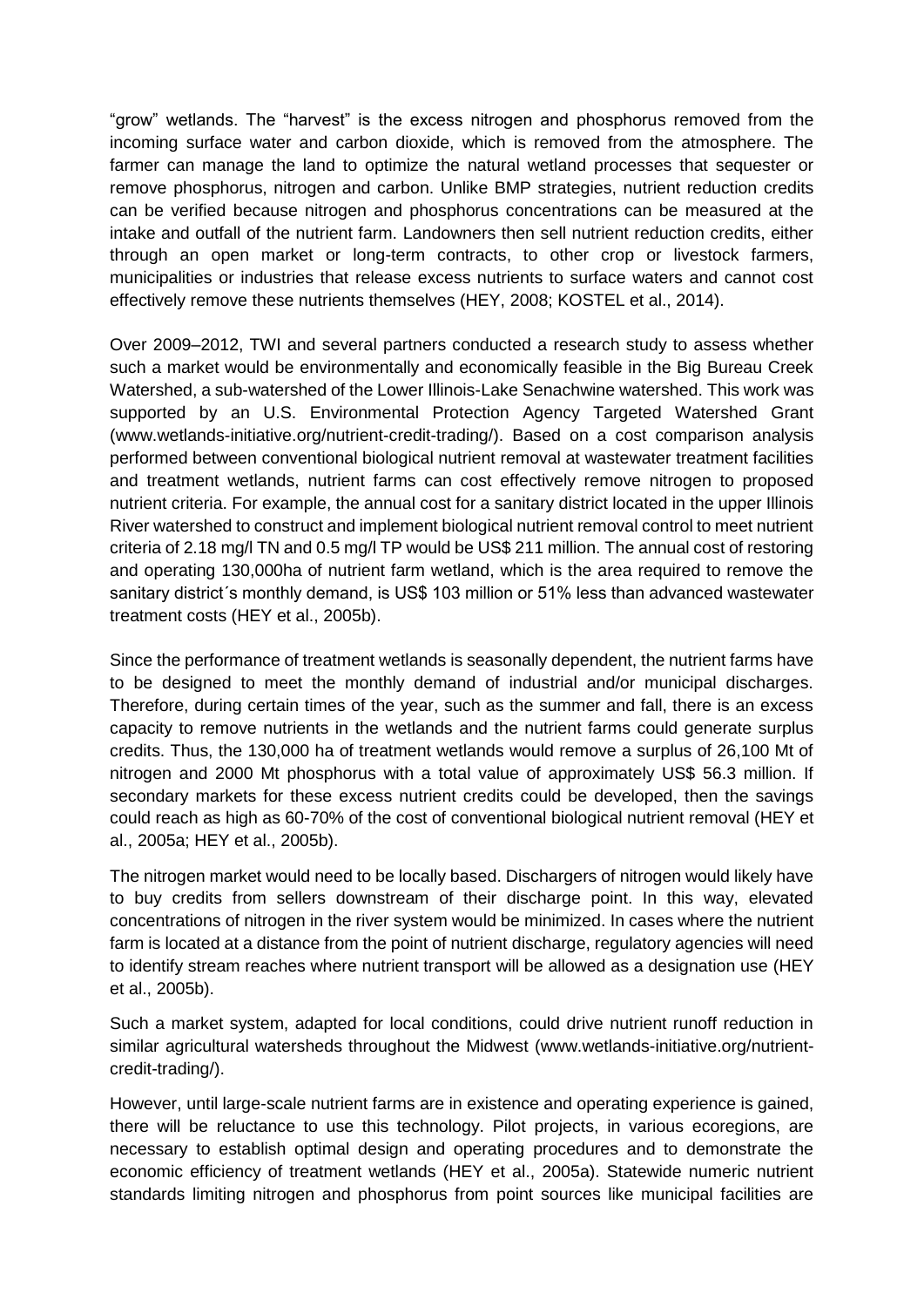required to create the demand necessary to drive nutrient credit trading markets in Illinois. These standards are still some years off (www.wetlands-initiative.org/nutrient-credit-trading/).

# *Tar-Pamlico (USA)*

The North Carolina Division of Environmental Management (DEM), North Carolina Environmental Defence Fund (EDF), Pamlico-Tar River Foundation, and Tar-Pamlico Basin Association (a coalition of dischargers) adopted a two-phase plan to achieve nationally determined nutrient reduction goals (WOODWARD & KAISER, 2002). The parties agreed to finance development of an estuarine computer model for the basin, evaluate wastewater treatment plant engineering, and implement a nutrient reduction trading program during phase 1 (1990 to 1994). The model assesses the relative importance of nutrients from point and nonpoint sources and tracks and targets Best Management Practices (BMPs) for reducing agricultural nonpoint-source discharges (HOAG & HUGHES-POPP, 1997). Results of the model will be used to develop refined nutrient reductions for Phase II of the strategy (JACOBSEN et al., 1994).

Association members are jointly responsible for achieving the total annual nutrient loading allowance, but members may allocate individual discharge levels among themselves. If the association could not meet the nutrient loading allowance, it could buy nutrient credits by contributing funds to the North Carolina Agricultural Cost Share Program (ACSP). ACSP is a voluntary program that provides technical assistance and pays farmers 75% of the average cost to implement agricultural BMPs. Association funds would supplement state cost-share money allocated to the Tar-Pamlico Basin and finance additional personnel for BMP review and identification (JACOBSEN et al., 1994; HOAG & HUGHES-POPP, 1997; WOODWARD & KAISER, 2002).

On this way, a municipal wastewater treatment plant could help fund grassed waterways on croplands instead of installing expensive, high-tech controls at the plant (JACOBSEN et al., 1994).

In order to establish a point/nonpoint trading system, an appropriate trading ratio must be determined. The trading ratio is the amount of nonpoint source control that a point source discharger must undertake to create a credit for a given unit of point source discharge. Under the Tar-Pamlico strategy, an Association member pays \$56 per kg of excess nutrient discharges to the nonpoint source control fund administered by the ACSP. This figure is based on the average nonpoint source control costs in a neighbouring watershed, which had sufficient cost and nutrient reduction data and includes a safety factor of 3:1 for cropland BMPs and 2:1 for confined animal operations (JACOBSEN et al., 1994; HOAG & HUGHES-POPP, 1997).

The safety factors are included to account for the fact that nonpoint source loadings are less predictable over time and space because they are more random than point source loadings and are less reliably controlled than point source controls. All BMP credits have a useful life of ten years unless cost share program contracts with the nonpoint sources provide for a longer period (JACOBSEN et al., 1994; HOAG & HUGHES-POPP, 1997).

By allowing polluters to buy or sell pollution allocations among themselves, the program lets market forces produce a cost-effective outcome. The most cost-effective methods of control, whether point or nonpoint, will be used to reduce pollution, resulting in a lower total cost for pollution control. Trading programs take advantage of the differences in pollution control costs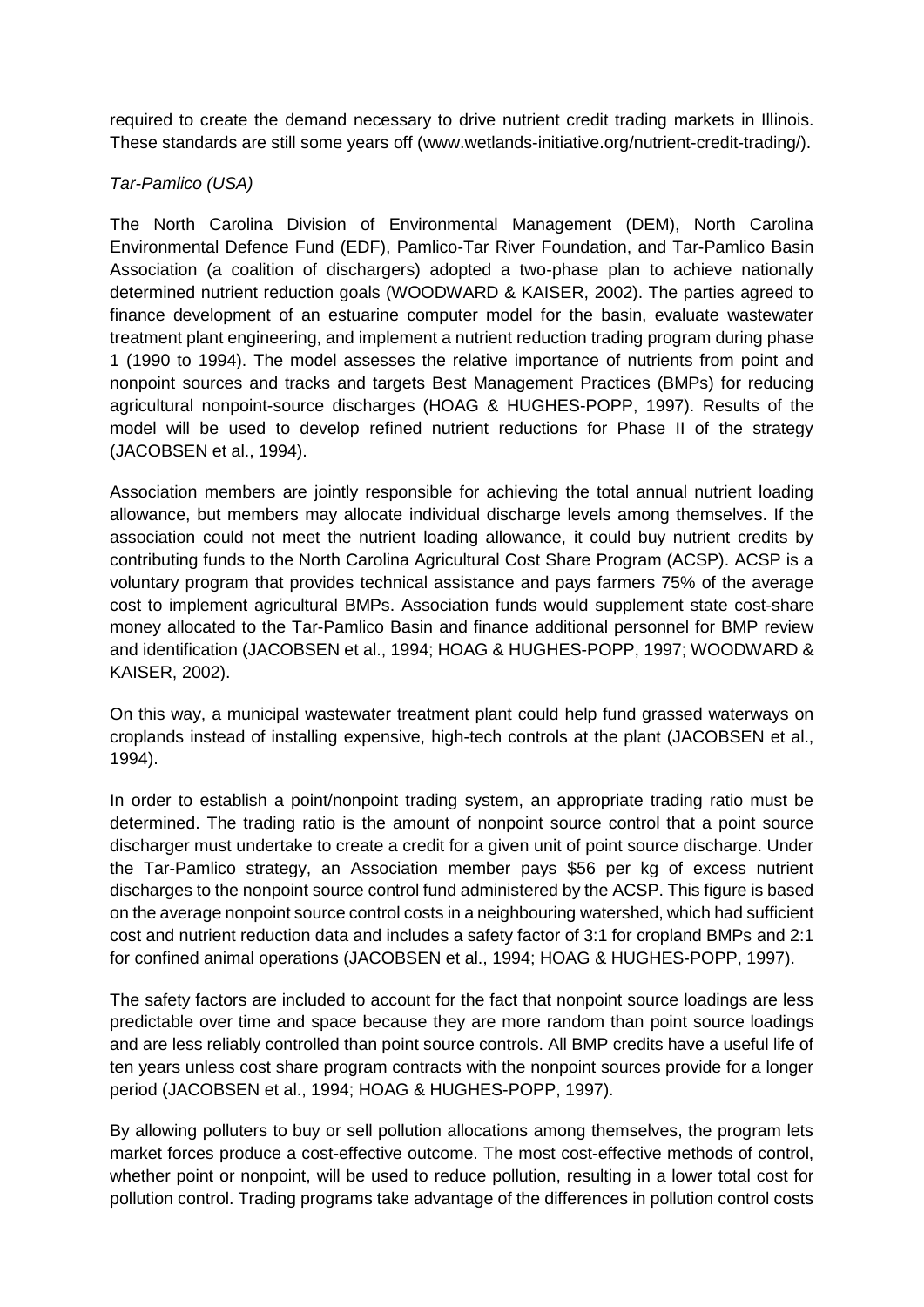between various polluters and provide incentives for some polluters to "over control" their discharges or emissions through the ability to sell their extra pollution allocation (JACOBSEN et al., 1994).

## *Northern Everglades Payment for Environmental Services (NE-PES) Program (USA)*

The Northern Everglades Payment for Environmental Services Program (NE-PES), which started in January 2011, was based on the ecological success of the pilot program Florida Ranchlands Environmental Services Project (FRESP) (MATZDORF et al., 2014).

Since 2005, a coalition of non-governmental environmental organizations, state and federal agencies, ranches, and researchers has been developing a Pay-for-Environmental Services (PES) program that would compensate cattle ranches in Florida´s northern Everglades region for providing water storage and nutrient retention on private lands (BOHLEN et al., 2009).

Its aim was to: field test credible, yet cost-effective, methods for producing and documenting the environmental services of water storage and nutrient (phosphorus (P) or nitrogen (N)) load reduction, designing a comprehensive program, including the contracting processes, and facilitating negotiation between buyers and sellers to determine a price for services. In the pilot phase, participating ranchers are being paid for the total costs of installing and operating different Water Management Alternatives (WMAs) on their land. They are given a fixed annual "participation payment" for 3 years, with an option to renew (BOHLEN et al., 2009; LYNCH & SHABMAN, 2011).

The WMAs include rewetting previously drained wetlands, managing, pasture drainage to increase water retention, pumping water from regional canals into a natural or grazed treatment wetland for nutrient removal, building impoundments to store more water on the ranch, and constructing simple gravity water control structures to return the water with reduced nutrients to the regional system (BOHLEN et al., 2009; LYNCH & SHABMAN, 2011; MATZDORF et al., 2014).

For nutrient removal WMAs, it is expected that a reduction in nutrient loads could be determined using measures of flow and concentration of nutrients in the diverted water and flow measures and nutrient concentration in the return discharge (LYNCH & SHABMAN, 2011).

The nutrient removal services would be affected by the weather as pumps could only be operated when water level in canals reached a certain elevation discharge (LYNCH & SHABMAN, 2011).

The paying authorities were not able to create a financial plan to take account of such fluctuations. In addition, ranchers, as sellers, preferred a fixed annual income source. To address the concerns, a model was designed to calculate annual water- and nutrient-retention based on average rainfall over ten years. A fixed annual payment was to be based on this forecast. The aim was to develop a precise but at the same time easy-to-use model which took account of specific local conditions, such as existing and planned land use, size, soils, vegetation, topography, and existing and proposed water management infrastructure (LYNCH & SHABMAN, 2011; MATZDORF et al., 2014).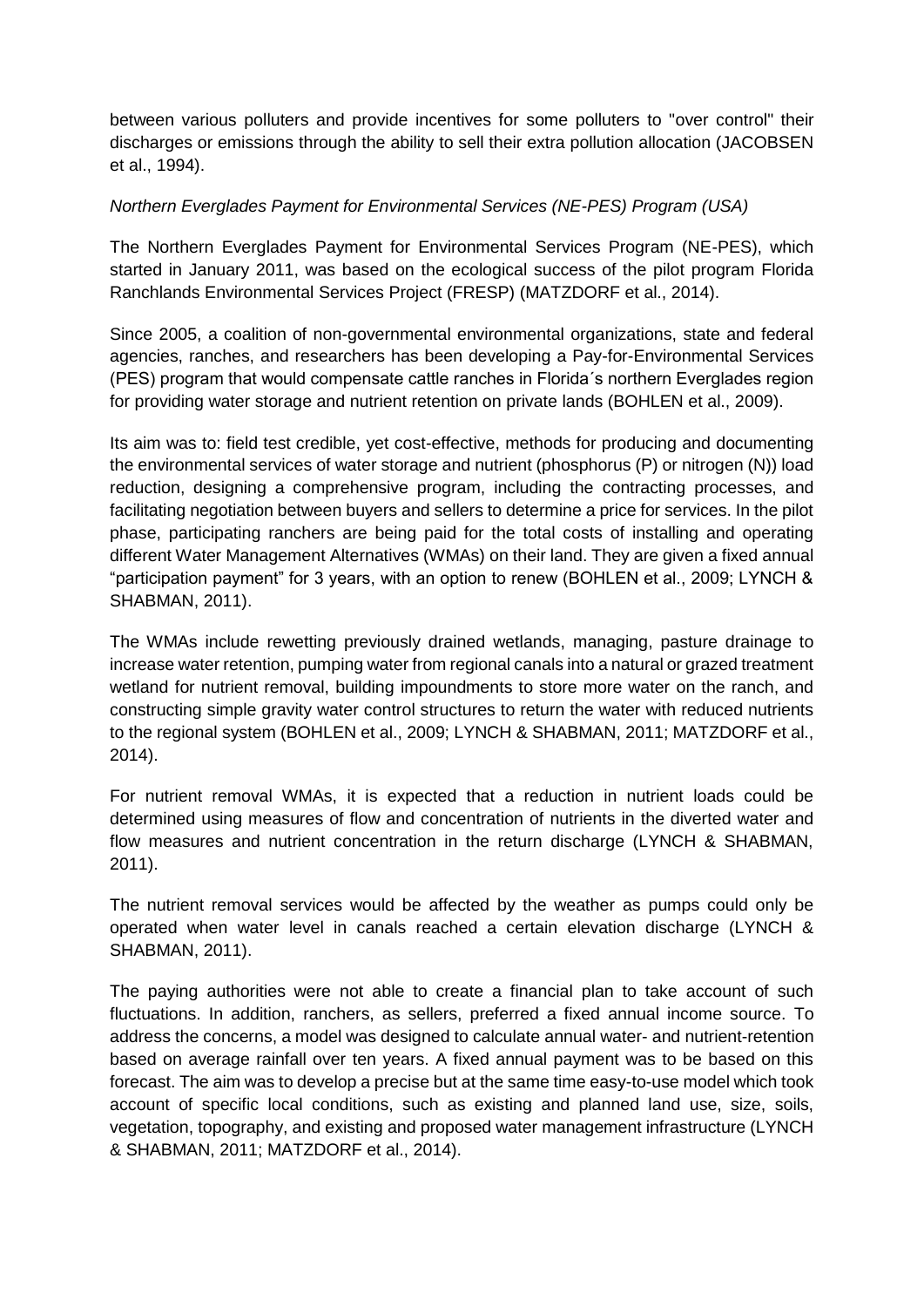Ranchers must document the measures implemented and the ecosystem services provided in order to receive their annual payment. For nutrient removal WMAs, the pump records will show whether the pumps were running as required when the canal reached stages that in the contract were supposed to trigger pump operations (LYNCH & SHABMAN, 2011; MATZDORF et al., 2014).

# *Upstream Thinking (UK)*

South West Water (SWW) provides drinking water and wastewater services throughout Cornwall and Devon along with small areas of Dorset and Somerset in southern UK – an operating area of more than 11,000 km<sup>2</sup> with 1.6 million residents. Around 90 % of the drinking water comes from reservoirs and rivers. Since 1989, SWW has made substantial investments in environmental improvements to bring the region's drinking water, sewerage systems and bathing waters into line with UK and European Union standards (MATZDORF et al., 2014).

Upstream Thinking is part of SWW´s long-term business plan to reduce its environmental footprint and manage the impact of diffuse pollution on costumers´ bills. The National Farmers Union, the Environment Agency, Natural England and the Farming and Wildlife Advisory Group support it. The programme has two main elements: advice and grants for farmers to use Best Management Practices (BMPs) and the restoration of peatland in partnership with landowners. Grants are targeted at farms with land connected to rivers above water abstraction points. The aim is to reduce the amount of unwanted substances in river water, which in turn helps to control the cost of chemicals and energy needed to turn raw water into high quality tap water. Farm advisers visit farms and carry out an assessment resulting in a whole-farm plan. This includes a water management plan and future capital investment proposals targeted at water quality improvements. Upstream Thinking funds up to 50% of the investments and enabling farmers to access funding from other sources [\(www.upstreamthinking.org,](http://www.upstreamthinking.org/) [www.southwestwater.co.uk\)](http://www.southwestwater.co.uk/).

Delivered by the Exmoor Mires Partnership, the second part of the Upstream Thinking programme successfully investigated and restored over 2,000 hectares of land on Exmoor in 2010-15. Work to block drainage ditches on Exmoor also continues, with a target of restoring a further 500 hectares of peatland [\(www.exmoormires.org.uk,](http://www.exmoormires.org.uk/) [www.upstreamthinking.org\)](http://www.upstreamthinking.org/).

# *Integrated constructed wetlands (Ireland)*

In rural areas of Ireland wastewater from domestic treatment typically decentralised, i.e., wastewater is treated on side. The most common method of on-side wastewater treatment is private septic tanks and associated percolation areas. Overall, there are 400,000 septic tanks in use around the country (McAULIFFE, 2011).

Often septic tanks are leaking or incorrectly constructed. Percolation areas are frequently clogged and do not treat the wastewater adequately. Typical treatment efficiencies of this system are of the order of 40% removal of organic matter, and 15% removal of nitrogen and phosphorus. The EU views faulty septic tanks and percolation areas as a major environmental concern. In October 2009, Ireland was taken to the European Court of Justice by the European Commission for failure to put in place adequate legislation to cover septic tanks and percolation areas (McAULIFFE, 2011).

Clearly, the government will be forced to take act to address this issue. A likely solution is the upgrading of existing septic tanks and percolation areas. This cost is likely to be borne by the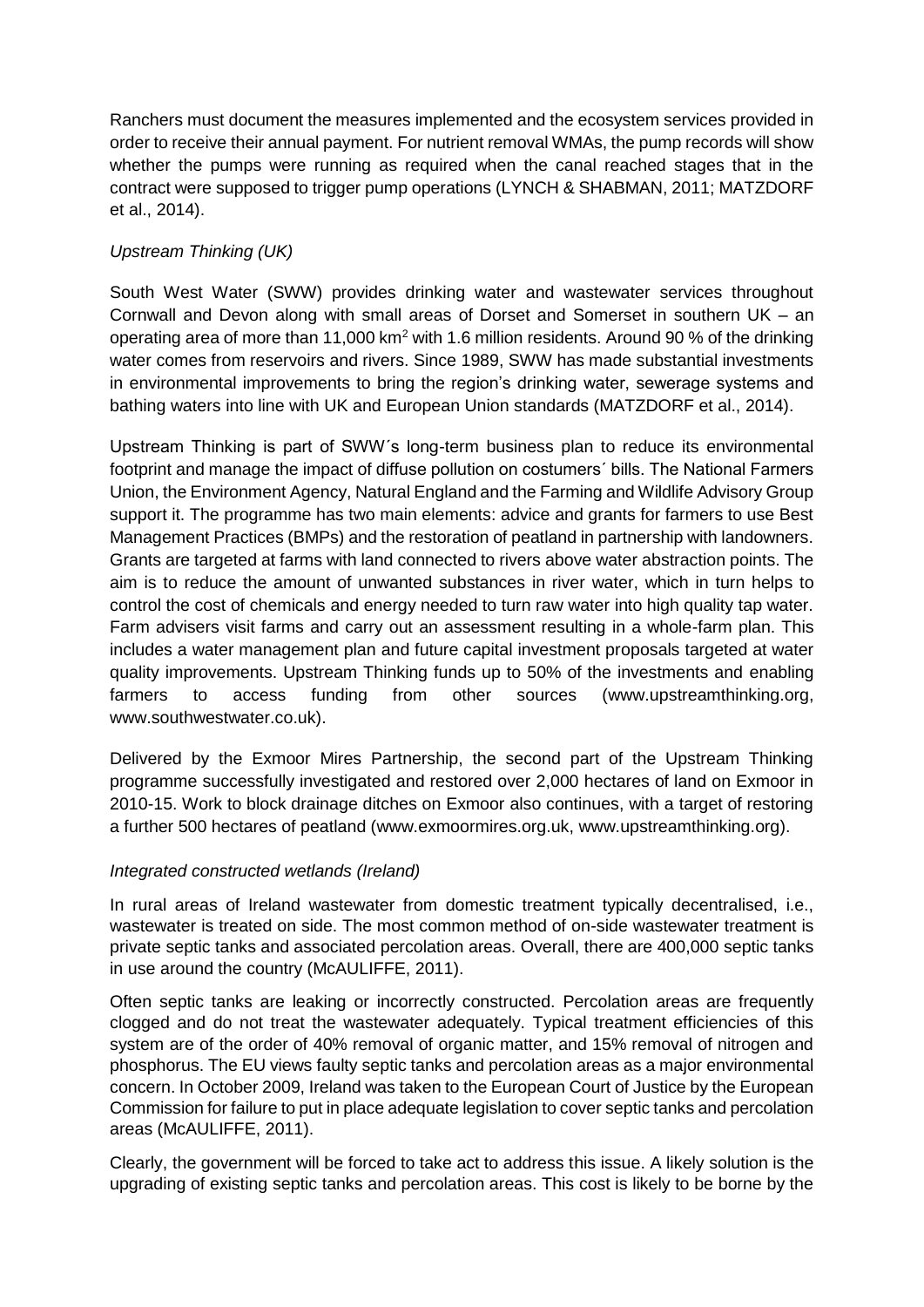homeowner. With this in mind, it is obvious that an effective and affordable domestic wastewater treatment method is required in Ireland (McAULIFFE, 2011).

Integrated Constructed Wetlands (ICW) are engineered systems designed to replicate the wastewater treating ability of natural wetlands (GORMLEY, 2010). There are a number of advantages to using constructed wetlands. Treatment efficiencies are typically very high. Removal rates of up to 95% of organic matter, nitrogen and phosphorus have been reported. Running costs are quite low as the plants and soil microorganisms treating the wastewater do not need any fuel/electrical supply. The construction costs are also favourable compared to the other methods, as the landowner only have to bear between 20% and 1/3 of the costs. The rest is payed by the EU and Irish funds (HARRINGTON, 2017). Furthermore, the biomass can be harvested and changed into wood-chip pellets. The system can be regarded as sustainable and wetlands can be built to fit the landscape (McAULIFFE, 2011).

As described by SCHOLZ et al. (2007), the concept of Integrated Constructed Wetlands (ICW) employs the free water surface flow (FSW) constructed wetlands (CWs) model and incorporates the concept of restoration ecology, specifically mimicking the structure and processes of natural wetlands. They are characterized by a multi-celled configuration with sequential through-flow and are based on the holistic and interdisciplinary use of land to control water quality. Typically, ICW systems have shallow water depths  $(10 - 30 \text{ cm})$  and contain many plant species, which facilitates microbial and animal diversity (NYGAARD & EJRNÆS, 2009; JURADO et al., 2010; DZAKPASU et al., 2012; HARRINGTON, 2017).

ICWs can deal with domestic wastewater (primary, secondary or tertiary) and farmyard soiled water and have the potential, subject to further research and development, to address wastewater from food processing, water-vectored animal waste, organic and animal sludge's, landfill leachate, road/urban runoff and intercepted diffuse water-vectored pollution (GORMLEY, 2010, HARRINGTON, 2017).

### **Discussion**

As shown in the example of Nutrient Farming and Upstream Thinking, nitrogen retention with help of restored wetlands is more cost-effective than sewage treatment plants. Example calculations from Germany gives similar results. For this purpose, SCHRAUTZER (unpublished) determined the cost-effectiveness of nitrogen retention in wetlands at the Ritzerau project farm in Northern Germany by including the factors size of the used area, the purchase price, the share of planning, the share of construction work and the nitrogen retention rate in kg N. Results of the calculation was a price of  $\epsilon$  28 / kg N. The efficiency of sewage treatment plants is clearly lower with a price of  $\epsilon$  50-100 / kg (LLUR).

Despite the high demand for nitrogen retention and the computational proof that wetlands represent a low-cost alternative, there are no examples of a functioning nitrogen market. At least by taking into account the prerequisites for a market model of JOOSTEN (oral, 2018), that requires a product, a market, a buyer, a standard and methodologies to reliably estimate the retention/reduction of nutrients (JOOSTEN, oral 2018). In Germany it is currently being examined to what extent nitrogen trading can be linked to carbon certificates of the MoorFutures project.

MoorFutures is an instrument of the voluntary carbon market developed by the University of Greifswald and Agricultural and Environment Ministry of Mecklenburg-Western Pomerania (Germany). Businesses or private individuals may offset their carbon emissions by purchasing certificates. The certificates are generated by rewetting peatlands in the participating federal states to reduce carbon loss. A MoorFutures emission certificate equates to a saving of one tonne of carbon dioxide, which is achieved over a period of 30 or 50 years. The price of a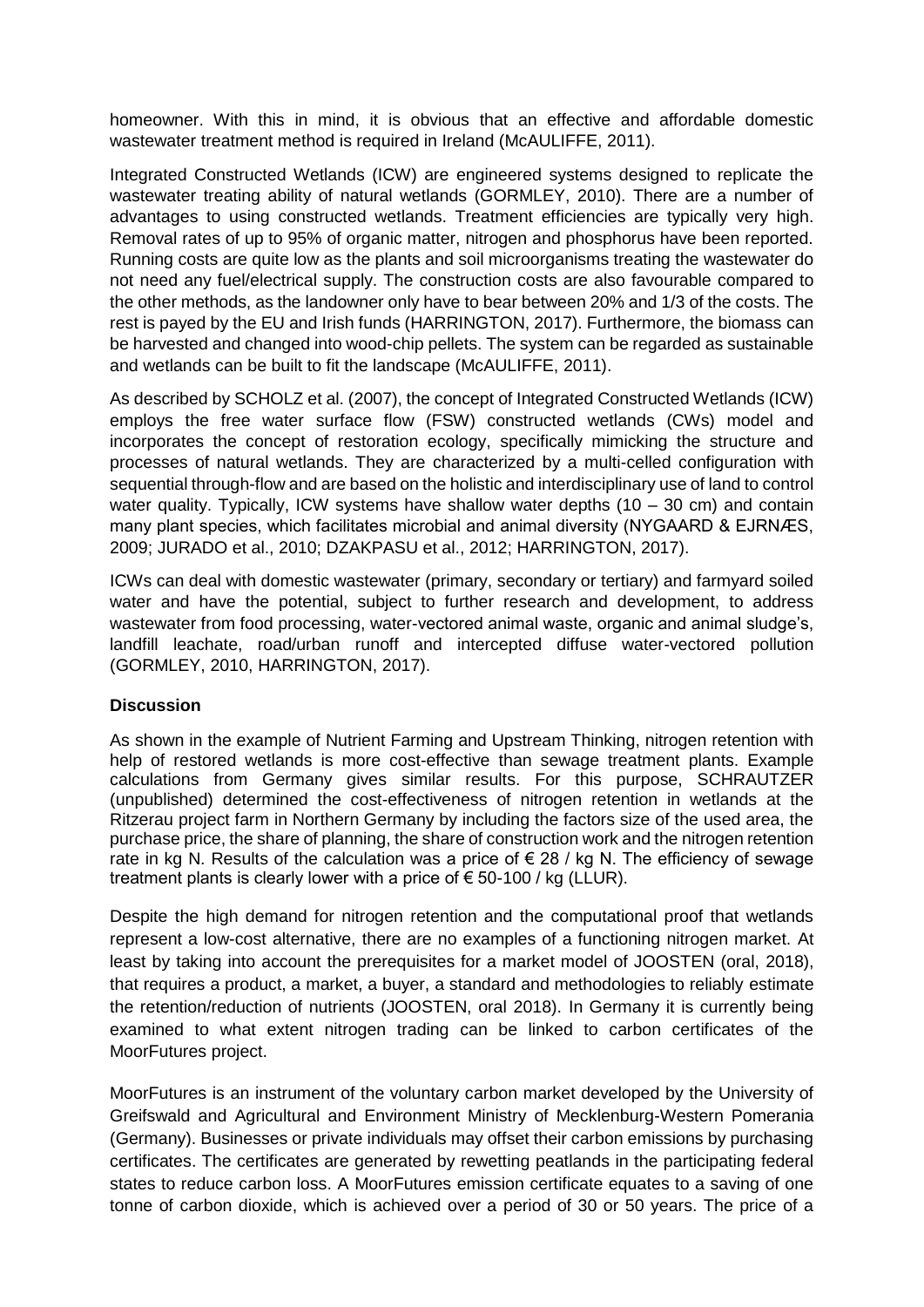certificate currently lies between 30€ and just under 70€, depending on the project area and term. Registered serial numbers and entries in a project registry identify the certificates and clearly assign them to specific projects. The amount of carbon emissions saved compared to conditions before the rewetting is calculated using the Greenhouse Gas Emission Site Types (GEST) approach (MATZDORF et al., 2014; JOOSTEN et al., 2015; [www.moorfutures.de\)](http://www.moorfutures.de/). At the moment MoorFutures 2.0 are under development. MoorFutures version 2.0 is an extension of the existing MoorFutures standard for carbon credits. In the new version, further ecosystem services are incorporated and provided in tandem with emission reductions. The five additional methodologies will include improved water quality, flood mitigation, groundwater enrichment, evaporative cooling and increased mire typical biodiversity. Thus, MoorFutures v. 2.0 is a carbon+ standard: Additional effects are not prescribed but are targeted and, so far as possible, quantified (JOOSTEN et al., 2015).

The approach of the Nutrient Farming goes into a similar direction as the Moor Futures, except that just like in the NE-PES project elicit factual inflow and outflow is measured. This is associated with a high technical complexity and enormous installation costs. Such an effort only makes sense if a farmer owns large, contiguous lands in river valleys or peatland areas. This is hard to find in Europe due to the fragmentation of the landscape. Cooperative agreements between all farmers of a river section would be conceivable, so that a cohesive floodplain area can be rewetted. Thus, the nitrogen value could be measured at the inlet and outlet of the rewetted area. Farmers would then be paid according to the size of their land share.

Also, the Tar Pamlico project is not easily transferable to Europe. In addition to the problems that occur in the United States, there is the additional turmoil in Europe that flowing waters often flow through several EU countries. In order to operate efficient water protection, a European solution is indispensable. However, for smaller rivers, which only flow through one country or even only through one federal state, this approach is more conceivable.

In addition to the problem of how a market can be integrated, the problem is that if farmers in Europe comply with the existing Fertilizer Ordinance and reduce their livestock down to maximal two units per ha, there is no reason for them to buy certificates in many areas. Therefore, each farmer should be given an emission value adjusted to his farm, which is limited to e.g. 80% of the actual output corresponds. In order to meet legal requirements, they would need to reduce their nitrogen output or mandate someone to withhold nitrogen for them to compensate. This is how a market could arise. Furthermore, farmers can be held accountable at the regional level through the 'polluter pays' principle. Either farmers give land for the creation of wetlands, or they pay for the creation of wetland. Beside, buyers and sellers will not participate in a trading program if the program has no tradable commodity. Pollution caps must be set below key ecological thresholds to achieve environmental goals, and market caps must be set at a point that will drive demand for credits to achieve active market trading.

Politically steering development in the direction of nature conservation over the change in the subsidy policy makes sense. The Common Agricultural Policy (CAP) is a policy area of the European Union. Today it is based on two pillars. The first pillar involves direct payments to farmers. These payments have been decoupled from production since 2006 and are only dependent on the agricultural area. The second pillar of the CAP covers a variety of possible rural development measures, including environmental and climate change. The funding guidelines of the CAP are usually adopted every seven years and are based on the multiannual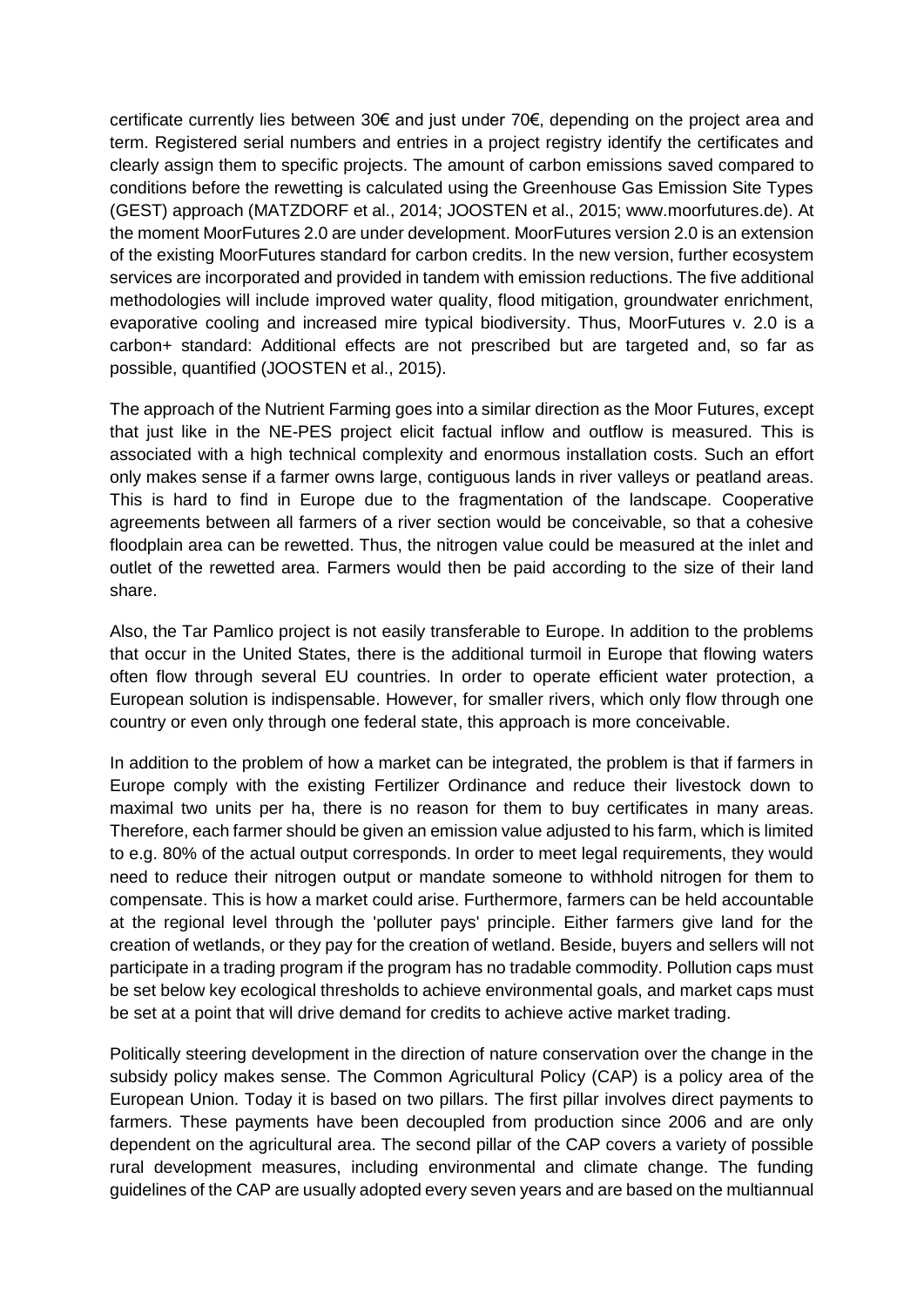budgets of the EU. Between 2014 and 2020, EUR 312.7 billion (29%) was planned for marketrelated expenditure and direct aids (pillar 1) and EUR 95.6 billion (9%) for rural development (pillar 2) (www.bauernverband.de**). A shift of funds from the first to the second pillar would lead to provision of public and common good as high water quality and high biodiversity. In addition, the promotion of economic approaches such as paludiculture leads to the reduction of nutrients.** Paludiculture is the cultivation of biomass on wet and rewetted peatlands. Ideally, the peatlands should be so wet that steady (long-term) peat accumulation is maintained or re-installed. The basic principle of paludiculture is to use only that part of net primary production (NPP) that is not necessary for peat formation (WICHMANN & JOOSTEN, 2007). This topic is part of the subproject of the working group of WICHMANN within the CLEARANCE project and therefore will not be further explored here.

In other countries some large corporations are investing in environmental projects to create an ecological image. A well-known example is The Toyota Motor Corporation. They follow the slogan: "1 vehicle, 1 tree" (NAYAZRI, 2018). The first forest planted by Toyota became open to the public in 1997 in Japan (SHIBUSAWA, 2011). Since then, the company has funded numerous afforestation actions worldwide.

In addition, by 2050, Toyota aims to reduce the negative environmental impact of automobiles as closely as possible to zero and contribute to the creation of a sustainable society. This is to be achieved by researching more environmentally friendly vehicles and by further commitment to environmental protection. Since 2000, Toyota have provided assistance to organizations researching, developing technologies and training people to improve the environment (www.toyota-global.com/sustainability/environment).

Maybe other companies will follow their lead and invest in nature conservation, with a little political pressure.

In summary, there are some good ideas and approaches around the world to naturally control the nutrient pollution of water bodies. In financing the projects or in marketing the nutrient retention, it is important to be aware of the difficulties by quantification of retention rates and the fact that many different interest groups are involved. In order to minimize the problem of measurability and the many interest groups, it is recommended to start pilot projects for subbasins. In this context, potentials for nutrient retention including success control and monetary effort should be tested and analysed.

### **References**

BOHLEN, P. J., LYNCH, S., SHABMAN, L., CLARK, M., SHUKLA, S. & SWAIN, H. (2009): "Paying for environmental services from agricultural lands: an example from the northern Everglades". Front. Ecol. Environ., Vol. 7, No. 1, pp. 46-55

BORGVANG, S. A., SELVIK, J. R. & VAGSTAD, N. (2003): "The EUROHARP project: A Pan-European study on qualification of diffuse pollution sources and model applicability". Norwegian Institute for Water Research (NIVA)

CLÉMENT, J.-C., PINAY, G. & MARMONIER, P. (2002): "Seasonal Dynamics of Denitrification along Topohydrosequences in Three Different Riparian Wetlands". J. Environ. Qual. 31, pp. 1025-1037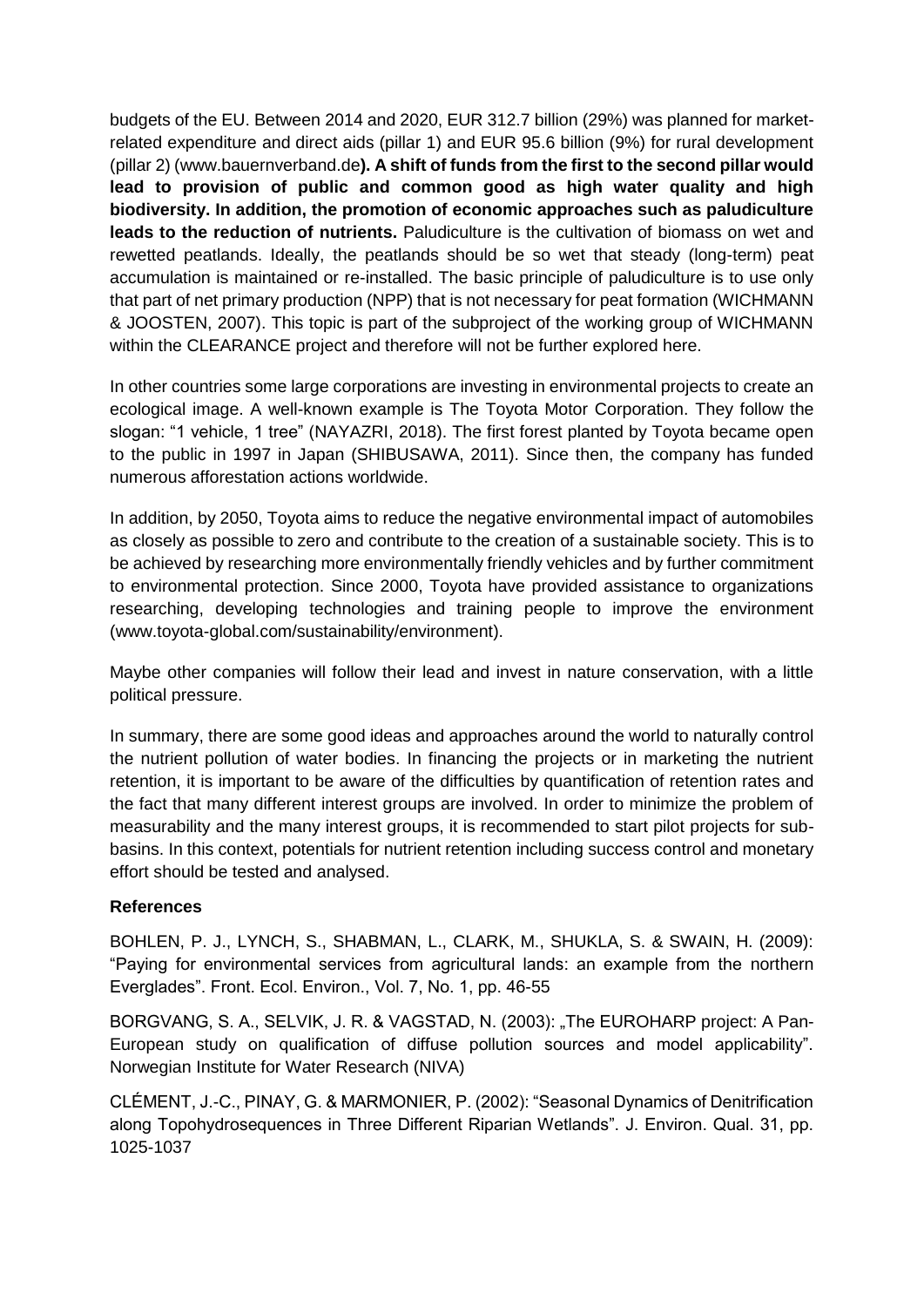DZAKPASU, M., MCCARTHY, V., SCHOLZ, M. & JORDAN, S. N. (2012): "Integrated Constructed Wetlands for Rural Domestic Wastewater Treatment: A Full-scale Study in Ireland". World Congress on Water, Climate and Energy. Pp 1-9

GORMLEY, J. (2010): "Integrated Constructed Wetlands. Guidance Document for Farmyard Soiled Water and Domestic Wastewater Application". Department of the Environment, Heritage and Local Government

HARRINGTON, R. (2017): "Integrated Constructed Wetlands (ICW) Concept: Reanimating Functional Wetlands". Institution of Civil Engineers & Engineers Ireland

HANSON, G. C., GROFFMAN, P. M. & GOLD, A. J. (1994): "Denitrification in Riparian Wetlands Receiving High and Low Groundwater Nitrate Input". J. Environ. Qual., Vol. 23, pp. 917-922

HEY, D. L., KOSTEL, J. A., HURTER, A. P. & KADLEC, R. H. (2005a): "Nutrient Farming and Traditional Removal: An Economic Comparison". WERF, Water Environment Research Foundation, Final Report 2005

HEY, D. L., URBAN, L. S. & KOSTEL, J. A. (2005b): "Nutrient farming: The business of environmental management". Ecological Engineering 24, Pp 279-287

HEY, D. L. (2008): "Nutrient Farming: An opportunity for change in the environment". Prairie Fire, The progressive voice of the Great Plains

HOAG, D. L. & HUGHES-POPP, J. S. (1997): "Theory and Practice of Pollution Credit Trading in Water Quality Management". Review of Agricultural Economics. Vol. 19. No. 2. Pp. 252-262

JACOBSEN, E. M., DANIELSON, L. E. & HOAG, D. L. (1994): "The Tar-Pamlico River Basin Nutrient Trading Program". Resource Economics and Policy

JOOSTEN, H., BRUST, K., COUWENBERG, J., GERNER, A., HOLSTEN, B., PERMIEN, T., SCHÄFER, A., TANNENBERGER, F., TREPEL, M. & WAHREN, A. (2015): "MoorFutures ® -Integration of additional ecosystem services (including biodiversity) into carbon credits – standard, methodology and transferability to other regions". BfN-Skripten 407

JURADO, G. B., JOHNSON, J., FEELEY, H., HARRINGTON, R. & KELLY-QUINN, M. (2010): "The potential of integrated constructed wetlands (ICWs) to enhance macroinvertebrate diversity in agricultural landscapes". Wetlands, 30(3), 393-404

KOSTEL, J. A., MONCHAK, J., BINGNER, R. L., BANK LENZ, A. T., ANDO, A. W., BROZOVIĆ, N., RAFFENSPERGER, J. F., RANGA PROBODANIE, R. A., WOHLGEZOGEN, F., ZAJAC, E. & HEY, D. (2014): "Feasibility Assessment of a Nutrient Trading Market in the Big Bureau Creek Watershed". Final Report. U.S. Environmental Protection Agency Targeted Watershed Grant WS-00E71101

KOTOWSKI, W., ZAK, D., HOFFMANN, C. C., WICHTMANN, W., GRYGORUK, M., GIERGICZNY, M., ZIEGLER, R. & WISNIEWSKA, M. (2017): "CLEARANCE – CircuLar Economy Approach to River pollution by Agricultural Nutrients with use of Carbon storing Ecosystems". Water JPI. Water challenges for a changing world. Project Interaction Website.

KRONVANG, B., BORGVANG, S. A. & BARKVED, L. J. (2009): "Towards European harmonised procedures for quantification of nutrient losses from diffuse sources – the EUROHARP project". Journal of Environmental Monitoring, 11, pp. 503-505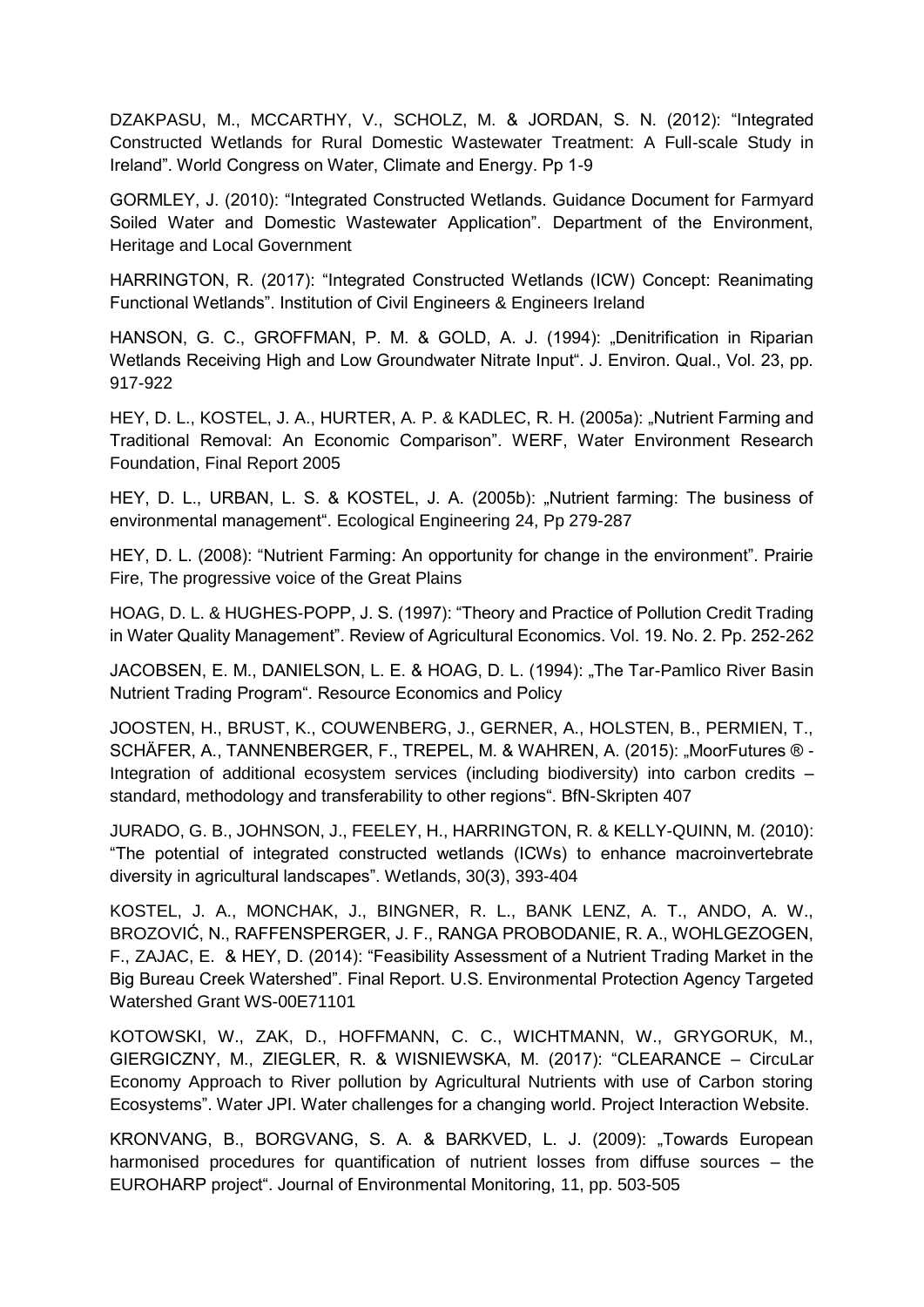LEE, C.-G., FLETCHER, T. D. & SUN, G. (2009): "Nitrogen removal in constructed wetland systems". Eng. Life Sci. 9, No. 1, pp. 11-22

LU, S., HU, H., SUN, Y. & YANG, J. (2009): "Effect of carbon source on the denitrification in constructed wetlands". Journal of Environmental Sciences 21, pp. 1036-1043

LYNCH, S. & SHABMAN, L. (2011): "Designing a Payment for Environmental Services Program for the Northern Everglades". National Wetlands Newsletter. July-August 2011

McAULIFFE, F. (2011): "Constructed wetlands in Ireland". Snapshots of Doctoral Research at University College Cork. School of Biological, Earth and Environmental Sciences, UCC

MATZDORF, B., BIEDERMANN, C., MEYER, C., NICOLAUS, K., SATTLER, C. & SCHOMERS, S. (2014): "Was kostet die Welt? Payments for Ecosystem Services in der Praxis. Erfolgreiche PES-Beispiele aus Deutschland, Großbritannien und den USA." Oekom Verlag. München

NAYAZRI, G. M. (2018): "Toyota Forest – Continues to the Region of Brebes". Kompas.com

NYGAARD, B. & EGRNÆS, R. (2007): "The impact of hydrology and nutrients on species composition and richness: evidence from a microcosm experiment". Wetlands, 29(1), 187-195

POE, A. C., PIEHLER, M. F., THOMPSON, S. P. & PAERL, H. W. (2003): "Denitrification in a constructed wetland receiving agricultural runoff". WETLANDS, Vol. 23, No. 4, pp. 817-826

REDDY, K. R., PATRICK JR., W. H. & LINDAU, C. W. (1989): "Nitrification-denitrification at the plant root-sediment interface in wetlands". Limnol. Oceanogr., 34(6); pp. 1004-1013

SCHOLZ, M., HARRINGTON, R., CARROLL, P. & MUSTAFA, A. (2007): "The integrated constructed wetlands (ICW) concept". Wetlands, 27(2), 337-354

SHIBUSAWA, J. (2011): "Toyota´s Forestry – Community- & Society-based Forestry Initiatives". Toyota Motor Corporation

SONG, K., KANG, H., ZHANG, L. & MITSCH, W. J. (2012): "Seasonal and spatial variations of denitrification and denitrifying bacterial community structure in created riverine wetlands". Ecological Engineering 38, pp. 130-134

TREPEL, M. & KLUGE, W. (2004): "WETTRANS: a flow-path-oriented decision-support system for the assessment of water and nitrogen exchange in riparian peatlands". HYDROLOGICAL PROCESSES, 18, pp. 357-371

VERHOEVER, J. T. A., ARHEIMER, B., YIN, C. & HEFTING, M. M. (2006): "Regional and global concerns over wetlands and water quality". TRENDS in Ecology and Evolution, Vol.21, No.2, pp.96-103

WICHMANN, W. & JOOSTEN, H. (2007): "Paludiculture: peat formation and renewable resources from rewetted peatland". IMCG Newsletter, pp. 24-28

WOODWARD, R. T. & KAISER, R. A. (2002): "Market Structures for U.S. Water Quality Trading". Review of Agricultural Economics. Vol. 24. No. 2. Pp. 366-383

www.bauernverband.de

[www.exmoormires.org.uk](http://www.exmoormires.org.uk/)

[www.moorfutures.de](http://www.moorfutures.de/)